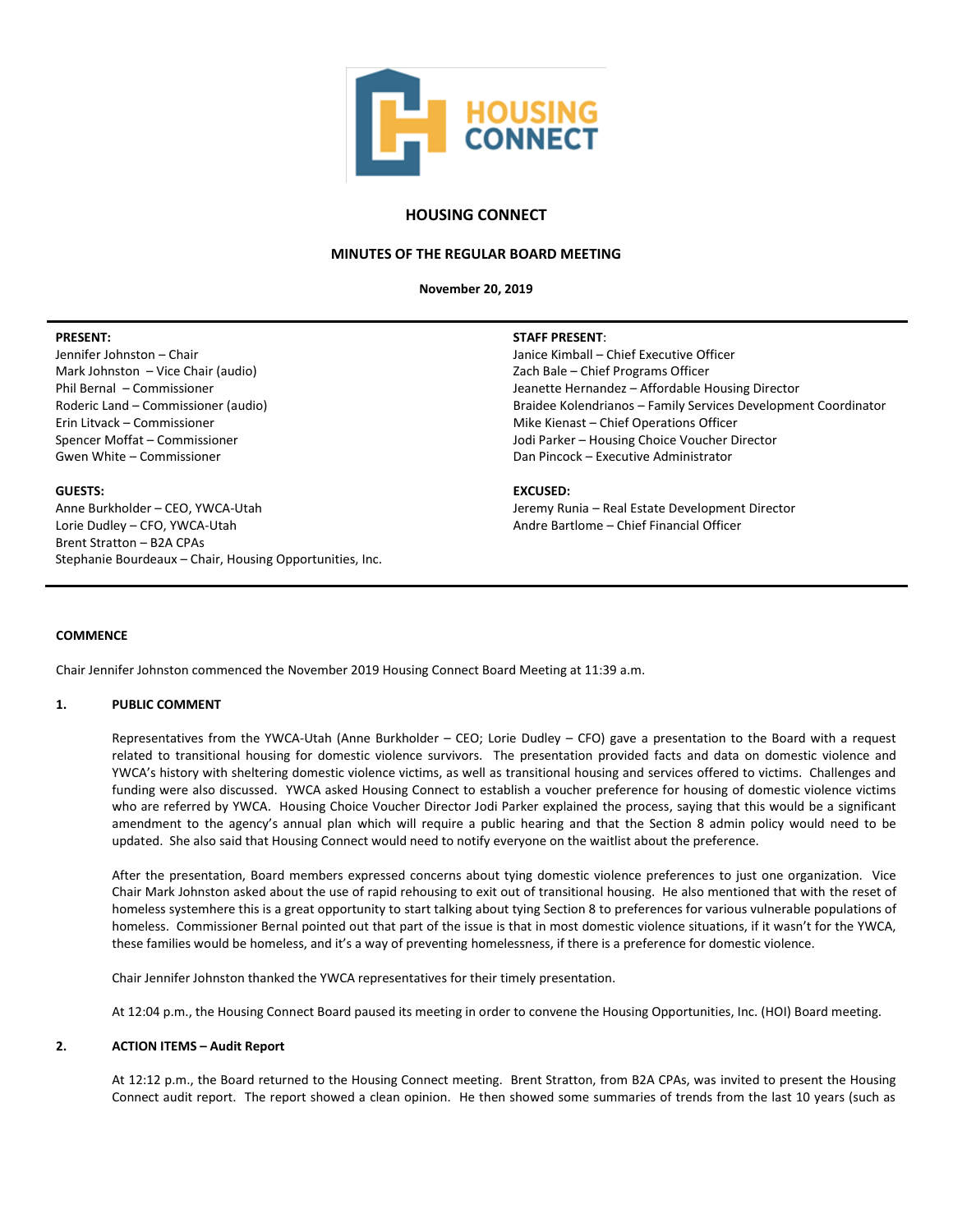revenue, unit months leased, etc.). CEO Janice Kimball remarked that these were helpful metrics and said that when Housing Connect provides quarterly financial statements to the Board, it should provide quarterly operations data, as well. Commissioner Bernal felt that he would like to see each property have its own reserve budget, and CEO Janice Kimball answered that each property does have a reserve budget that management can share with the Board.

Commissioner Litvack motioned to approve and accept the audit report. Commissioner White seconded the motion, which passed, and the audit report was approved and accepted.

CEO Janice Kimball then shared some news with the Board: Housing Connect was awarded 70 Mainstream Vouchers (non-elderly disabled). She thanked Housing Choice Voucher Director Jodi Parker and Grant Programs Director Krysta Niemczyk for all of their work.

## **3. CONSENT AGENDA**

Chair Jennifer Johnston asked if there were any questions, comments, or changes to the Consent Agenda, consisting of the October 2019 Housing Connect Board Meeting minutes, the CEO's report, the Bodhi site visit follow up (by Richman Asset Management), Resolution #984 (Utah Non-profits Association Standards of Ethics re-certification), Resolution #985 (voucher payment standards correction), updates on Villa Charmant and Frontier tax credit investor buyouts and re-financings, two thank you notes, and Housing Connect staff changes. Seeing none, she asked if there was a motion to approve the Consent Agenda. Commissioner Moffat motioned to approve, and Commissioner Litvack seconded. The motion passed, and the Consent Agenda was approved.

## **4. EXECUTIVE SESSION**

At 12:27 p.m., Commissioner Litvack motioned for the Board to enter into Executive Session to discuss real estate and human resource matters. Commissioner Moffat seconded the motion, which passed, and the Board entered into Executive Session. At 12:39 p.m., Commissioner Litvack motioned for the Board to return to regular session, and Commissioner Bernal seconded the motion, which passed.

## **5. ACTION ITEMS**

## **Resolution #982: 45th South purchase agreement**

Commissioner Moffat motioned to approve the purchase agreement for the property at  $45<sup>th</sup>$  South. Commissioner Bernal seconded the motion. The motion passed with Commissioner Litvack abstaining from voting, and the purchase agreement was approved.

## **Resolution #983 – Housing Connect calendar year budgets**

For the Housing Connect calendar year budgets (Frontier and Villa Charmant), it was brought up that Housing Connect is trying to move out of compliance and to pay off the partner on both Villa Charmant and Frontier. Commissioner Bernal inquired as to whether it had been previously discussed to let Frontier go, but CEO Janice Kimball said that it cannot be done due to the land use agreement. Commissioner Litvack motioned to approve the calendar year budgets, and Commissioner Land seconded the motion, which passed. Resolution #983 (Housing Connect calendar year budgets) was approved.

## **Appointment of Housing Connect Fund (HCF) Board members**

CEO Janice Kimball said that as part of the rebrand earlier this year the (non-profit) Housing Connect Fund (HCF) was formed, and now the first three individuals nominated to the HCF Board are ready to be approved by the Housing Connect Board of Commissioners. Housing Connect staff member Braidee Kolendrianos then introduced herself to the Board and explained that she is now working as the Housing Connect Fund (HCF) Family Services Development Coordinator. Zach Bale explained that HOI will remain as the property holder; HCF would handle the charitable work. He presented the first of the Board member recommendations, discussing the structure and indicating that there will be one Housing Connect Board member on the HCF Board as the main contact, along with an alternate Board member (with the by-laws amended to reflect this) so that there is alignment between the two entities.

There were three individuals who have been recommended to participate on the HCF Board: Sarah Canham (a University of Utah professor focused on housing and services connected to housing), Nick Fritz (Impact Investing Director at Intermountain Health Care), and Brittany Chatterton (a Housing Connect resident). Zach Bale also mentioned that the plan is to hold the first HCF Board meeting in January 2020. Chair Jennifer Johnston encouraged the Fund team to look at potential Board members who could generate some fundraising. Zach Bale said they would be sending an e-mail message out, and there are some people in mind with some money connections who could not only make a contribution but who can also bridge the gap between other donors. Commissioner Litvack recommended that there be more than one person on the Board with fundraising abilities.

Commissioner Bernal motioned to approve the three individuals, and Commissioner White seconded the motion, which passed, and the individuals were approved.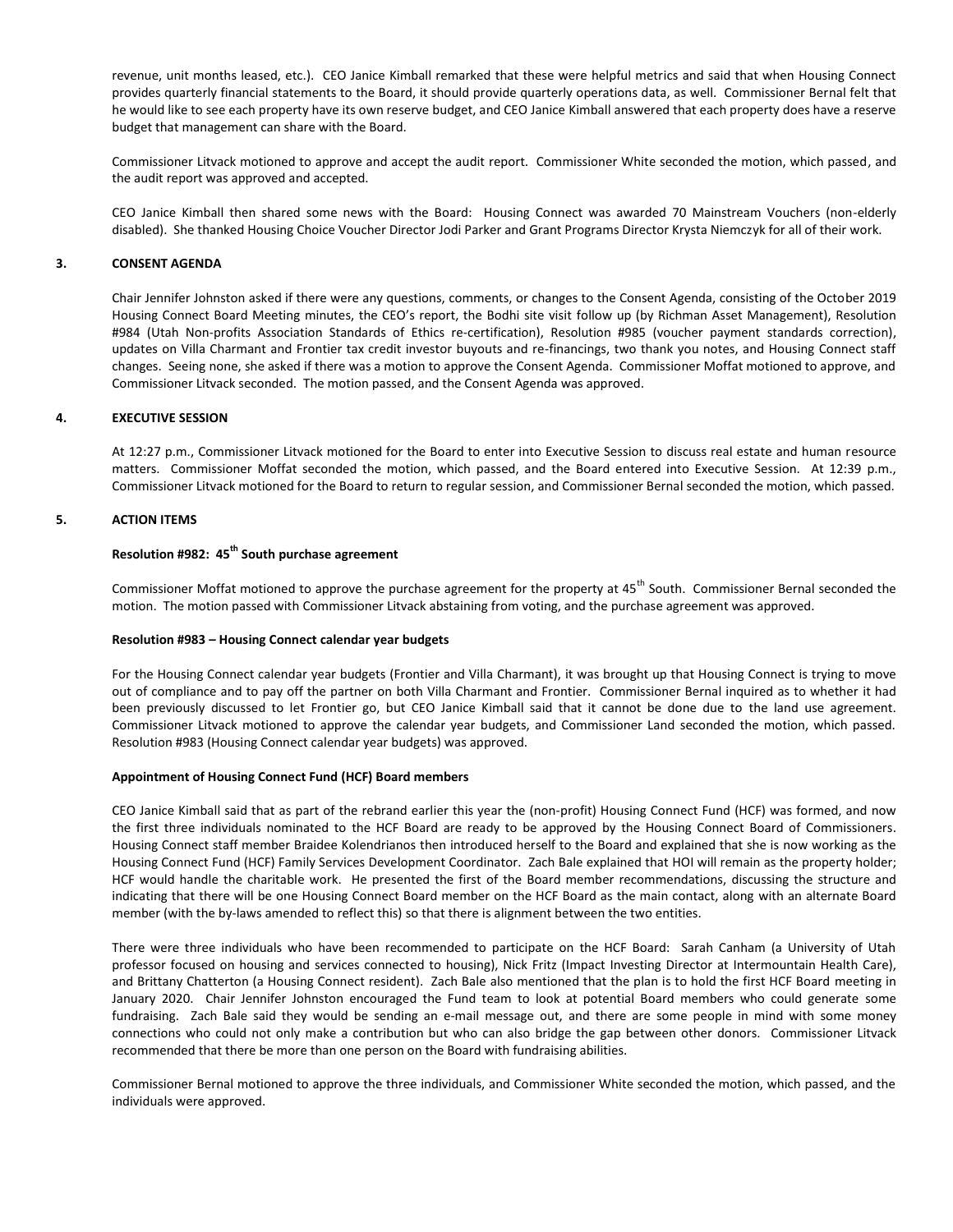#### **CEO contract**

Commissioner Litvack motioned to approve the CEO contract, as discussed in Executive Session. Commissioner Moffat seconded the motion, which passed, and the CEO contract was approved.

#### **Housing Connect staff holiday gift**

During the Executive Session, the Board also discussed a staff holiday/year-end gift. Commissioner Litvack motioned to approve the staff bonus, as agreed in Executive Session, and Commissioner Moffat seconded the motion, which passed, and the staff gift was approved.

## **6. HOUSING CONNECT FIRST QUARTER FINANCIAL REPORT**

In reviewing Housing Connect's first quarter financial report, Commissioner Litvack asked CEO Janice Kimball to convey to CFO Andre Bartlome the Board's appreciation for a job well done on the audit and the financial report.

#### **7. RESIDENT ADVISORY BOARD (RAB) REPORT/COMMISSIONERS INPUT**

Commissioner White reported to the Board on recent activities of the Resident Advisory Board (RAB). At the RAB's November 13 meeting (where Board members were invited), Chair Jennifer Johnston, Commissioner Bernal, and CEO Janice Kimball attended. The RAB reviewed its accomplishments for the year, and Chair Jennifer Johnston brought to the Board's attention that the accomplishments overlapped perfectly with what it set out to do at the beginning of the year.

Commissioner White also added that the RAB is aiming to recruit a "family" Board member and wants to have a representative from each property. CEO Janice Kimball said that the best results happen when staff recommend tenants, so management can ask staff to reach out to tenants.

Commissioner Bernal then mentioned an upcoming deadline (December 11) to submit topics for the conference.

## **8. FOLLOW UP DISCUSSION WITH POWERFUL MOMS WHO CARE (PMWC)**

CEO Janice Kimball was asked to provide a summary of the follow up to the Powerful Moms Who Care (PMWC) presentation from the October Board meeting. She said that she will meet with the PMWC mothers at an upcoming meeting on Wednesday, December 4, and that she intends to talk about what Housing Connect is currently doing and what it can do going forward, as far as adding units (and possibly adding families at the 45<sup>th</sup> South property and having them involved with the planning around that). She confirmed that she has followed up with The Road Home and directly with the client who had a complaint regarding an on-site domestic violence matter.

## **9. YWCA PRESENTATION DISCUSSION – NEXT STEPS**

A discussion was held on the next steps resulting from YWCA-Utah's Board presentation. CEO Janice Kimball said it appeared they were asking for something similar to project-basing and that they want to be able to provide rent assistance to help them with their property. She felt that this could be done through a preference but added that Commissioner Mark Johnston's comment about the homeless system reset is valid, and Housing Connect should look at and review whether there is a way to re-prioritize accordingly. There was a conversation on unutilized capacity, and other areas discussed were the inherent delays (and the reasons for them) in housing people and the pipeline, the legislative aspect of pushing for increased housing while there are vacancies/inventory (there are problems getting people into the housing), holding fees as significant barriers, etc. CEO Janice Kimball noted that there is a length of time to get people into units and Housing Connect should figure out what a reasonable time is and that this should be part of Housing Connect's annual planning process. She suggested that Housing Connect could include homeless service provider system partners and have continued conversations with YWCA and domestic violence providers. This would give Housing Connect a good opportunity to look at the system and weigh the pros and cons of doing a preference. Commissioner Litvack added that there is a close enough relationship between domestic violence and homelessness that consideration should be given to it.

Vice Chair Mark Johnston said it would be a good idea to have a special Board meeting and invite leaders of Continuum of Care to report on how implementation is going, what particular priorities are that they are seeing, and to get the big picture of the various homeless populations, and, given all these needs, what are their recommendations for Housing Connect's consideration on prioritizing the use of Section 8 vouchers. Housing Connect could ask Continuum of Care to come with a layout of the current implementation of the resource centers and particular recommendations about how Section 8 might be most effective on working on the homeless issue, etc. Commissioner Bernal suggested discussing this at the retreat in January. Commissioner Litvack recommended CEO Janice Kimball attend a Salt Lake Valley Coalition to End Homelessness meeting, as it might be interesting for a conversation at one of those meetings and get the spectrum of the system input on this discussion. Commissioner Bernal inquired if the Board would have a feeling by January 15 (retreat) of what the legislature is looking at. Commissioner Litvack said she already has the information about what is being proposed